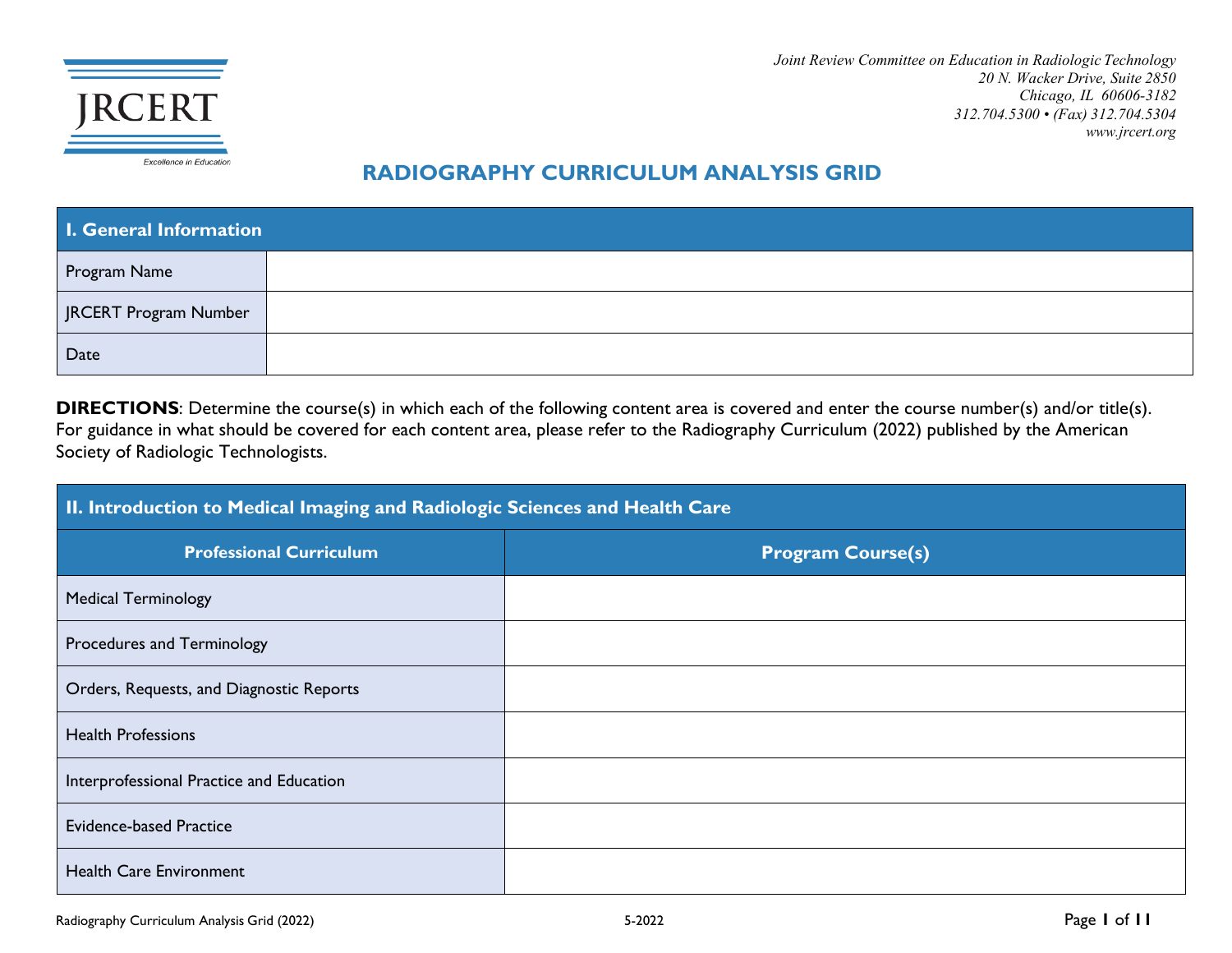| Health Provider Organization             |  |
|------------------------------------------|--|
| Accreditation                            |  |
| <b>Regulatory Agencies</b>               |  |
| Radiology Organization                   |  |
| <b>Professional Credentialing</b>        |  |
| Professional Organizations               |  |
| Professional Development and Advancement |  |

| III. Ethics and Law in Medical Imaging and Radiologic Sciences |                          |
|----------------------------------------------------------------|--------------------------|
| <b>Professional Curriculum</b>                                 | <b>Program Course(s)</b> |
| <b>Ethics and Ethical Behavior</b>                             |                          |
| <b>Ethical Dilemmas</b>                                        |                          |
| Legal Issues                                                   |                          |
| Legal Doctrines and Standards                                  |                          |
| <b>Patient Consent</b>                                         |                          |

| IV. Patient Care and Services in the Medical Imaging and Radiologic Sciences |                          |  |
|------------------------------------------------------------------------------|--------------------------|--|
| <b>Professional Curriculum</b>                                               | <b>Program Course(s)</b> |  |
| Health Care Team                                                             |                          |  |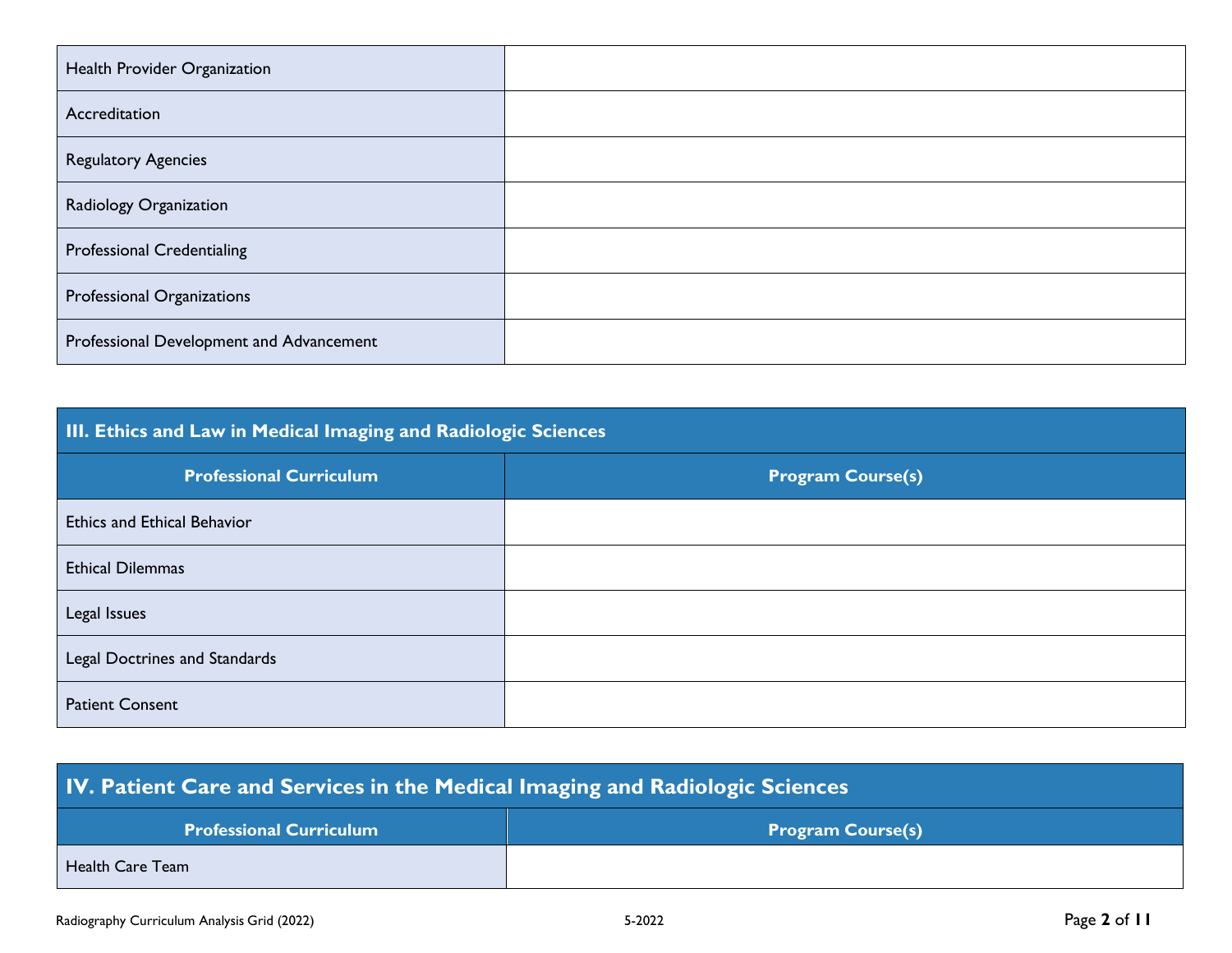| Professionalism in Patient Care                            |  |
|------------------------------------------------------------|--|
| Patient/Radiographer Interactions                          |  |
| Safety and Transfer                                        |  |
| <b>Evaluating Patient Needs</b>                            |  |
| <b>Infection Control</b>                                   |  |
| <b>Medical Emergencies</b>                                 |  |
| Trauma                                                     |  |
| Drug Nomenclature                                          |  |
| Drug Classification                                        |  |
| General Pharmacologic Principles                           |  |
| Six Rights of Drug Safety                                  |  |
| Drug Categories Relevant to Radiography (uses and effects) |  |
| <b>Contrast Agents</b>                                     |  |
| Routes of Drug Administration                              |  |
| Pharmacology and Venipuncture                              |  |
| Tubes, Catheters, Lines, and Other Devices                 |  |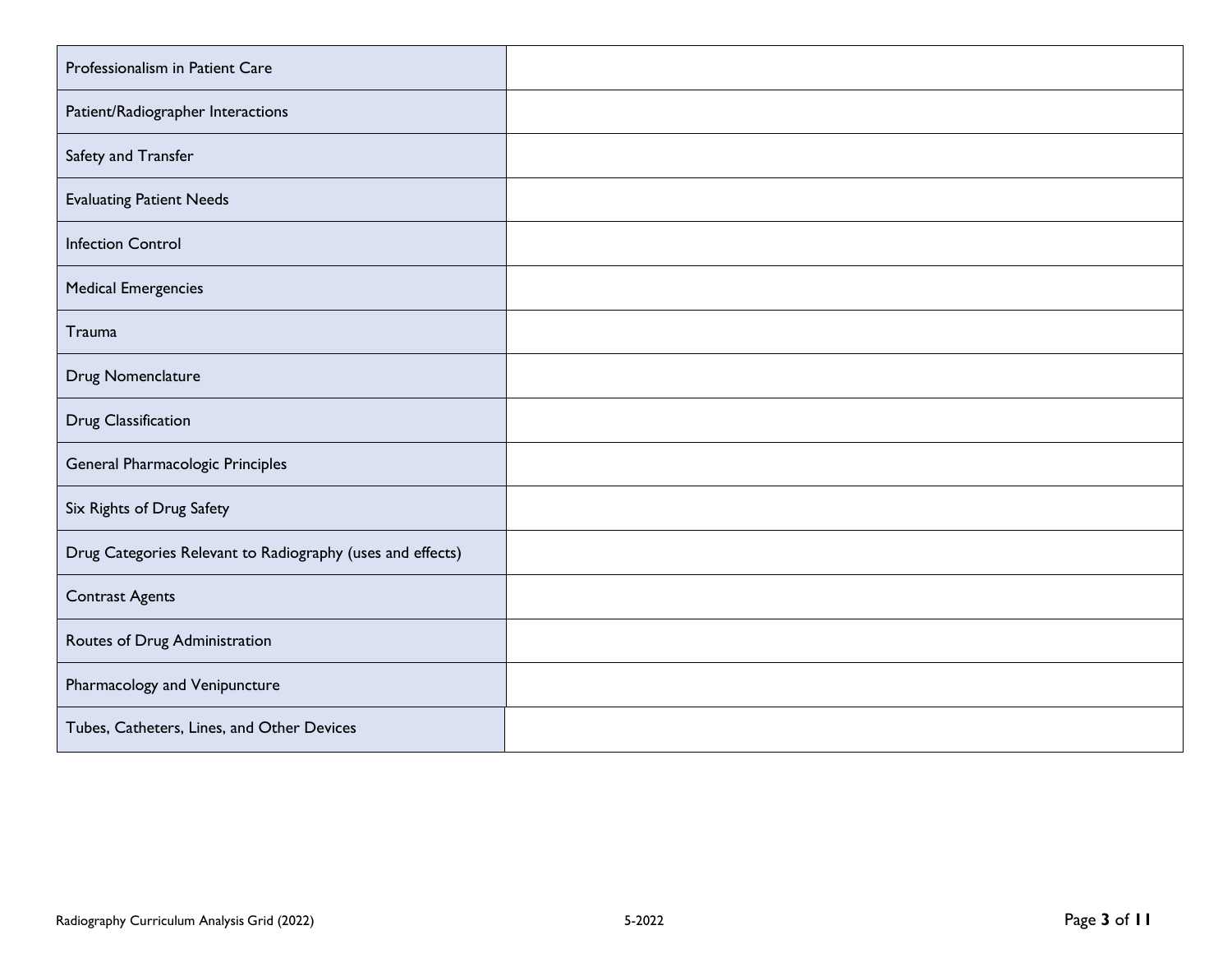## **V. Human Anatomy and Physiology**

| <b>Professional Curriculum</b>            | <b>Program Course(s)</b> |  |
|-------------------------------------------|--------------------------|--|
| <b>Anatomical Nomenclature</b>            |                          |  |
| <b>Chemical Composition</b>               |                          |  |
| <b>Cell Structure and Genetic Control</b> |                          |  |
| Metabolism                                |                          |  |
| <b>Tissues</b>                            |                          |  |
| Skeletal System                           |                          |  |
| Muscular System                           |                          |  |
| Nervous System                            |                          |  |
| Sensory System                            |                          |  |
| <b>Endocrine System</b>                   |                          |  |
| <b>Digestive System</b>                   |                          |  |
| Cardiovascular System                     |                          |  |
| Lymphatic System and Immunity             |                          |  |
| Respiratory System                        |                          |  |
| <b>Urinary System</b>                     |                          |  |
| Reproductive System                       |                          |  |
| Introduction to Sectional Anatomy         |                          |  |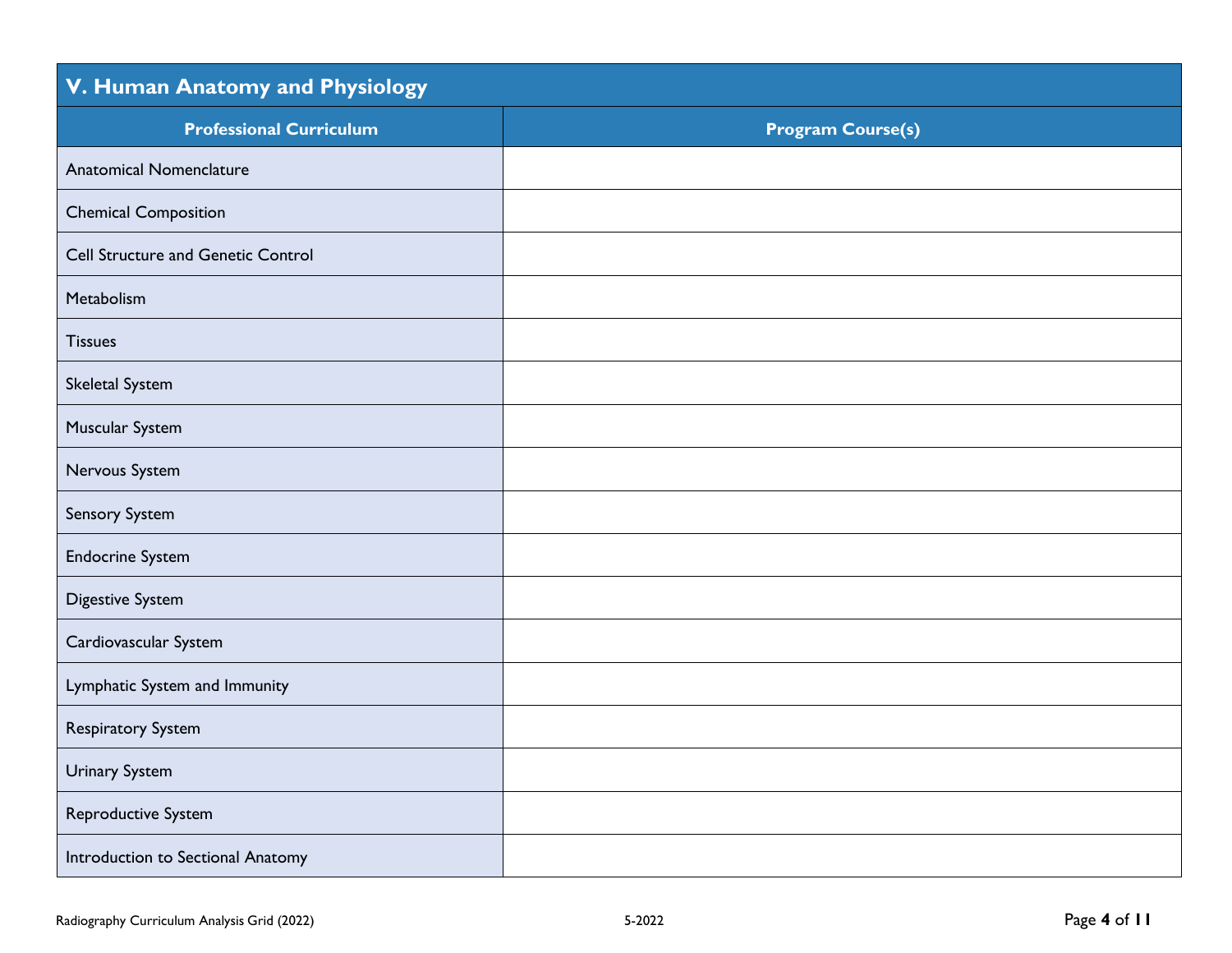| <b>VI. Radiographic Procedures</b>                             |                          |
|----------------------------------------------------------------|--------------------------|
| <b>Professional Curriculum</b>                                 | <b>Program Course(s)</b> |
| Positioning and Projection Terminology                         |                          |
| <b>General Considerations</b>                                  |                          |
| <b>Patient Considerations</b>                                  |                          |
| Positioning Considerations for Routine Radiographic Procedures |                          |
| <b>Procedural Considerations for Contrast Studies</b>          |                          |
| Mobile and Surgical Radiography                                |                          |

| <b>VII. Radiographic Pathology</b>    |                          |
|---------------------------------------|--------------------------|
| <b>Professional Curriculum</b>        | <b>Program Course(s)</b> |
| Definitions/Terminology               |                          |
| Causes of Disease (Process, Examples) |                          |
| Radiologic Pathology                  |                          |
| Implications for Practice             |                          |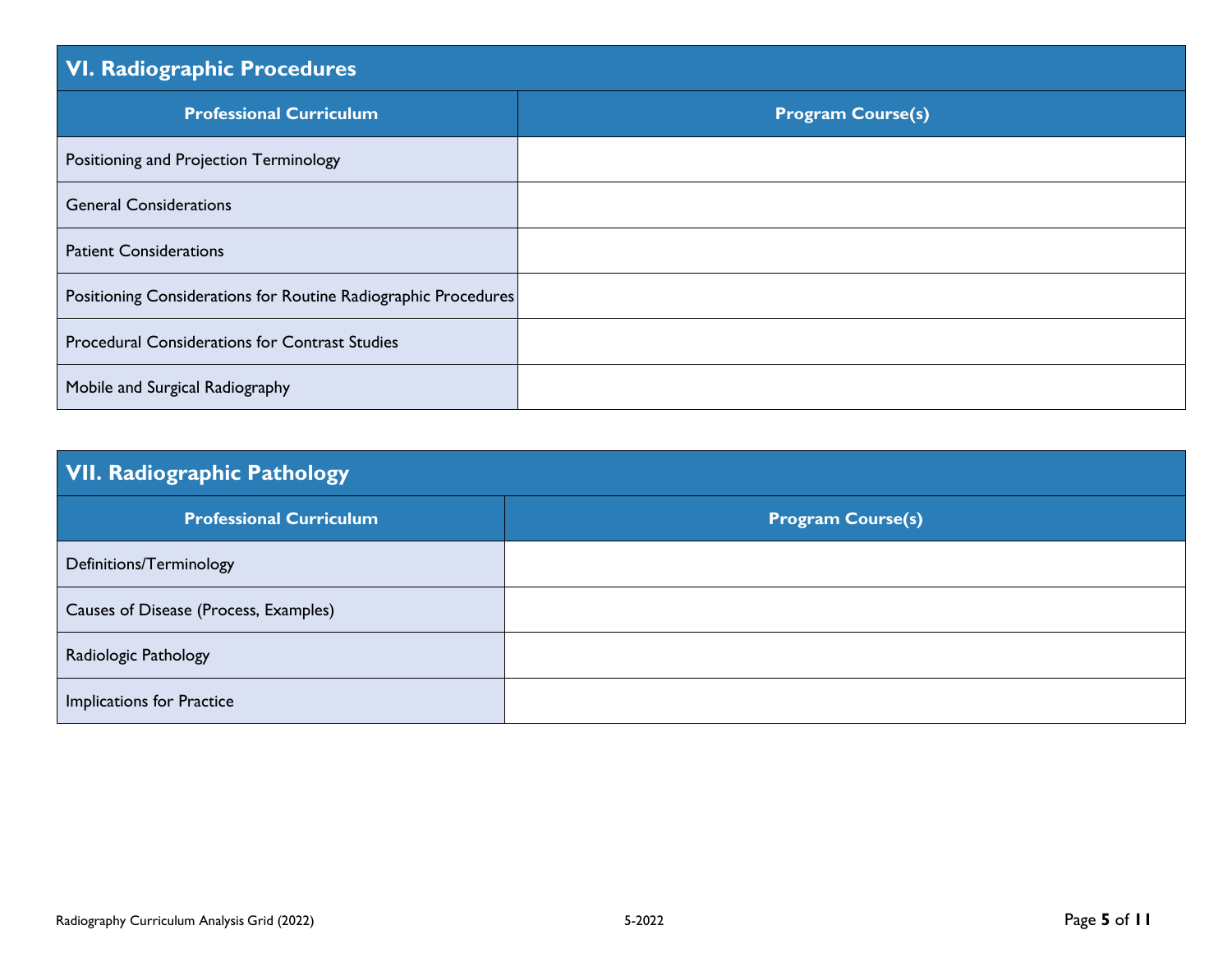| <b>VIII. Radiation Physics and Instrumentation</b>   |                          |
|------------------------------------------------------|--------------------------|
| <b>Professional Curriculum</b>                       | <b>Program Course(s)</b> |
| Structure of the Atom                                |                          |
| Nature of Radiation                                  |                          |
| X-Ray Production                                     |                          |
| Photon Interactions with Matter                      |                          |
| X-ray Circuit                                        |                          |
| Radiographic Equipment                               |                          |
| Diagnostic X-ray Tubes                               |                          |
| Fluoroscopy                                          |                          |
| Quality Control of Imaging Equipment and Accessories |                          |

| IX. Image Production            |                          |  |
|---------------------------------|--------------------------|--|
| <b>Professional Curriculum</b>  | <b>Program Course(s)</b> |  |
| <b>Exposure Factors</b>         |                          |  |
| Image Acquisition               |                          |  |
| <b>Image Acquisition Errors</b> |                          |  |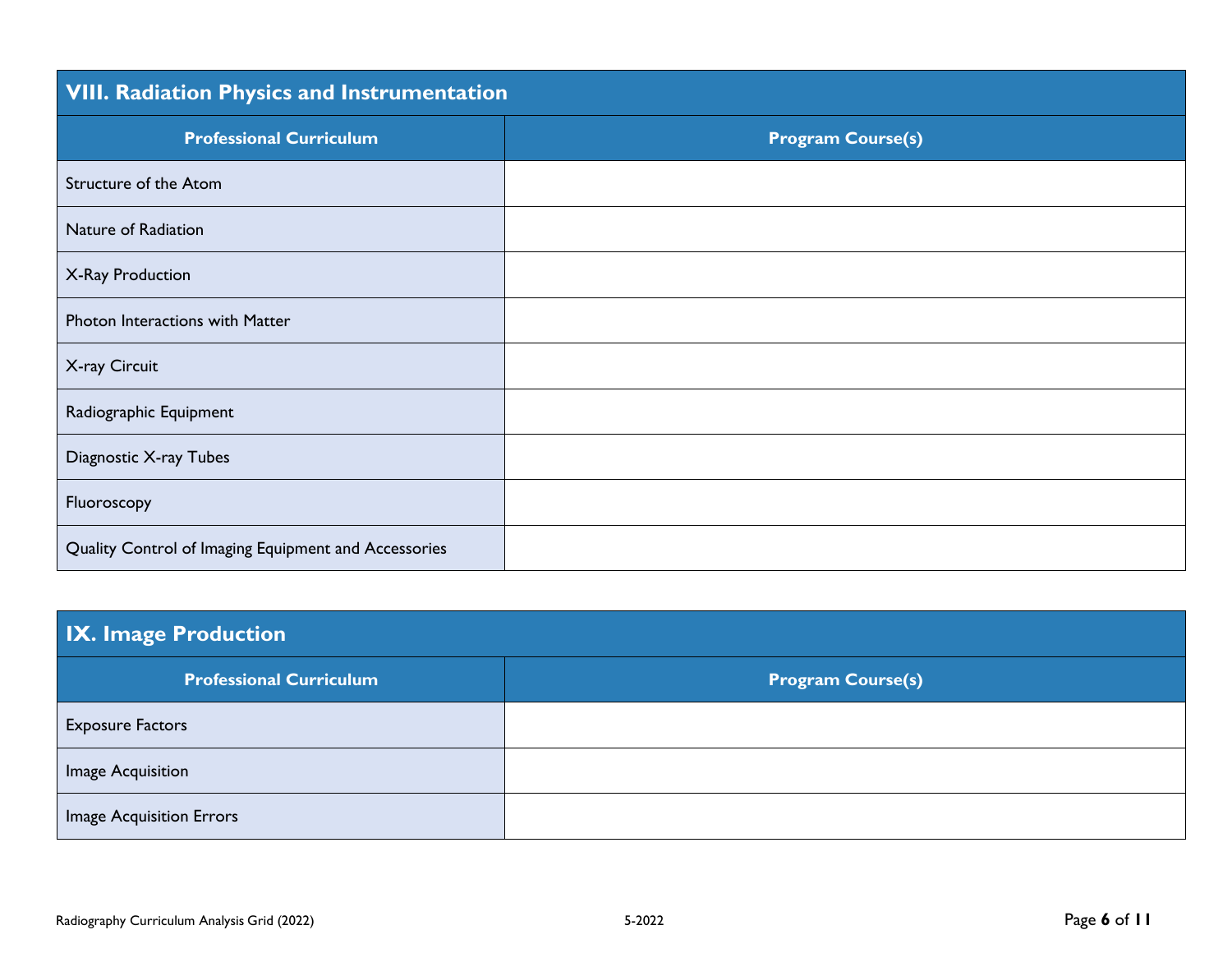| <b>Exposure Factor Formulation</b> |  |
|------------------------------------|--|
| <b>Computer Pre-processing</b>     |  |
| Image Display                      |  |
| <b>Quality Management</b>          |  |
| Image Informatics and Archiving    |  |
| Teleradiology                      |  |
| <b>Downtime Procedures</b>         |  |

# **X. Image Analysis**

| <b>Professional Curriculum</b> | <b>Program Course(s)</b> |
|--------------------------------|--------------------------|
| Image Appearance Standards     |                          |
| <b>Imaging Standards</b>       |                          |
| <b>Technical Factors</b>       |                          |
| <b>Procedural Factors</b>      |                          |
| <b>Clinical Factors</b>        |                          |
| Artifacts                      |                          |
| <b>Equipment Malfunction</b>   |                          |
| <b>Corrective Action</b>       |                          |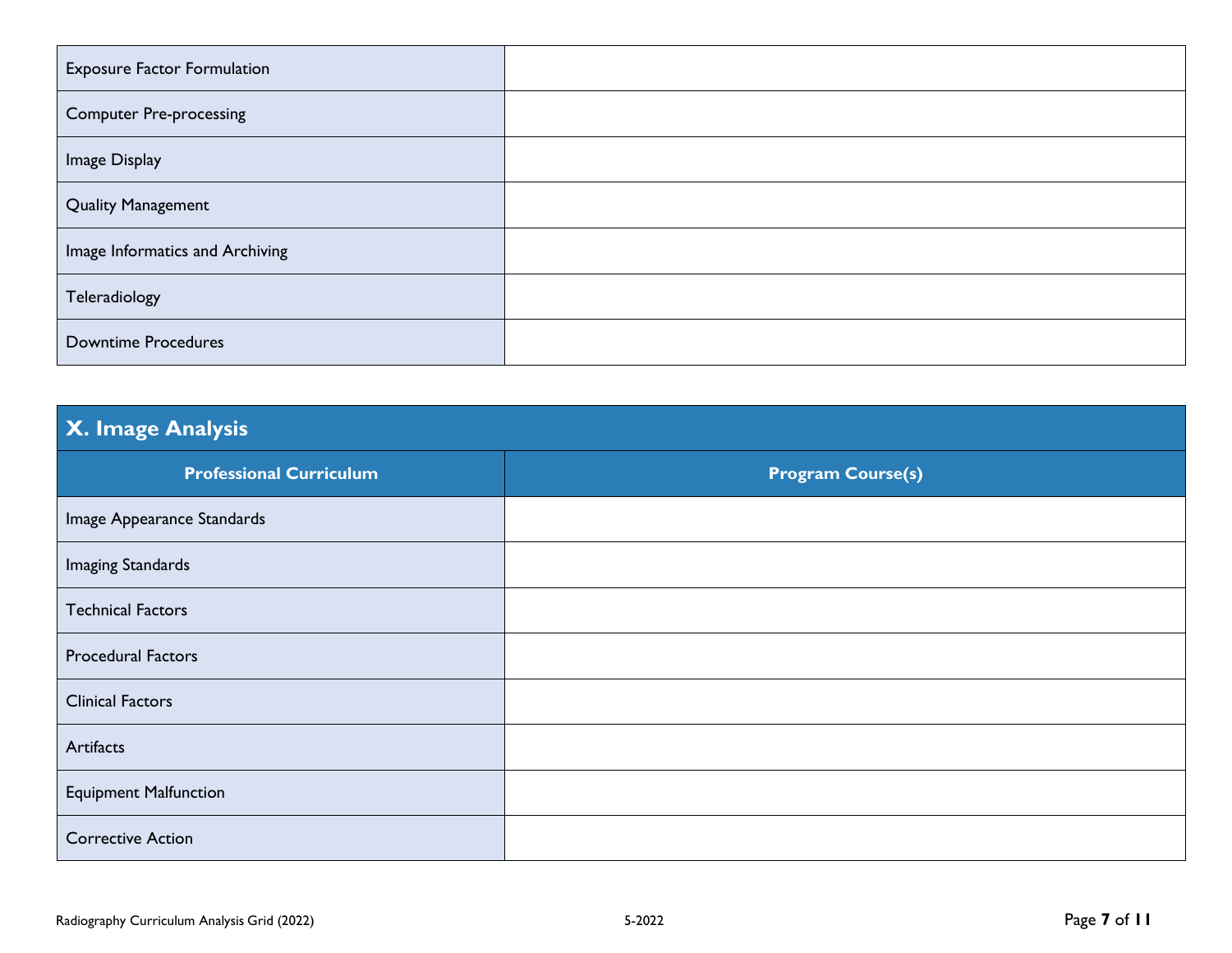# **XI. Radiation Biology and Health Physics**

| <b>Professional Curriculum</b>                         | <b>Program Course(s)</b> |
|--------------------------------------------------------|--------------------------|
| Introduction                                           |                          |
| Radiation Energy Transfer                              |                          |
| <b>Radiation Effects</b>                               |                          |
| Radiosensitivity and Response                          |                          |
| Introduction to Health Physics                         |                          |
| Units, Detection, and Measurement                      |                          |
| Surveys, Regulatory/Advisory Agencies, and Regulations |                          |
| <b>Personnel Monitoring</b>                            |                          |
| Application                                            |                          |
| <b>Patient Protection</b>                              |                          |
| <b>Personnel Protection</b>                            |                          |

# **XII. Clinical Practice**

| <b>Professional Curriculum</b> | <b>Program Course(s)</b> |
|--------------------------------|--------------------------|
| Professionalism                |                          |
| <b>Procedural Performance</b>  |                          |
| <b>Clinical Competency</b>     |                          |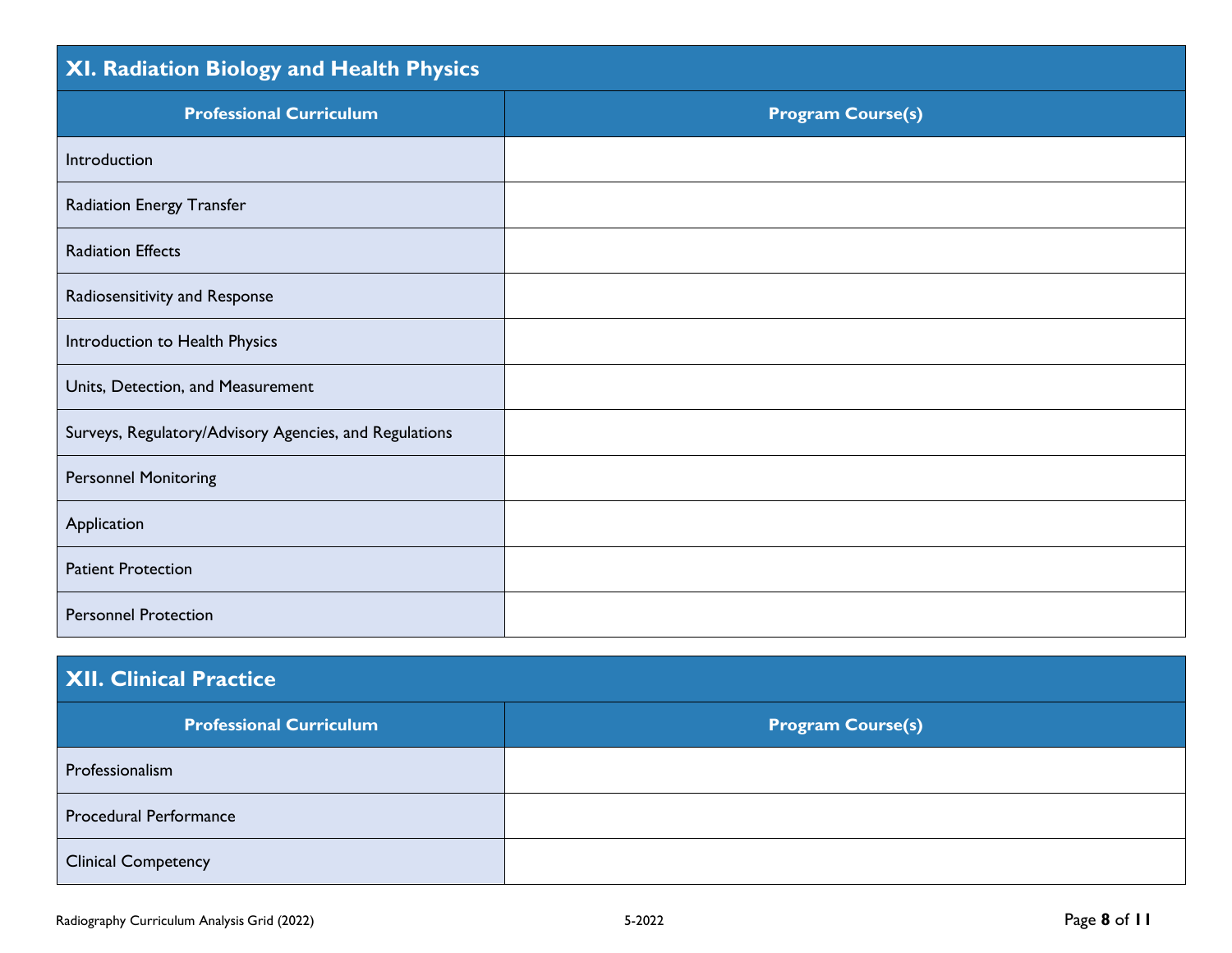# **XIII. Additional Concentrations**

| <b>Professional Curriculum</b>     | <b>Program Course(s)</b> |
|------------------------------------|--------------------------|
| <b>Bone Densitometry</b>           |                          |
| Cardiac Interventional             |                          |
| Computed Tomography                |                          |
| Magnetic Resonance                 |                          |
| Mammography                        |                          |
| <b>Medical Dosimetry</b>           |                          |
| Nuclear Medicine/Molecular Imaging |                          |
| Radiation Therapy                  |                          |
| Sonography                         |                          |
| Vascular Interventional            |                          |

#### **OPTIONAL CONTENT**

| XIV. Basic Principles of Computed Tomography |                          |
|----------------------------------------------|--------------------------|
| <b>Professional Curriculum</b>               | <b>Program Course(s)</b> |
| <b>Computed Tomography Scanners</b>          |                          |
| Components, Operations, and Processes        |                          |
| <b>Radiation Protection</b>                  |                          |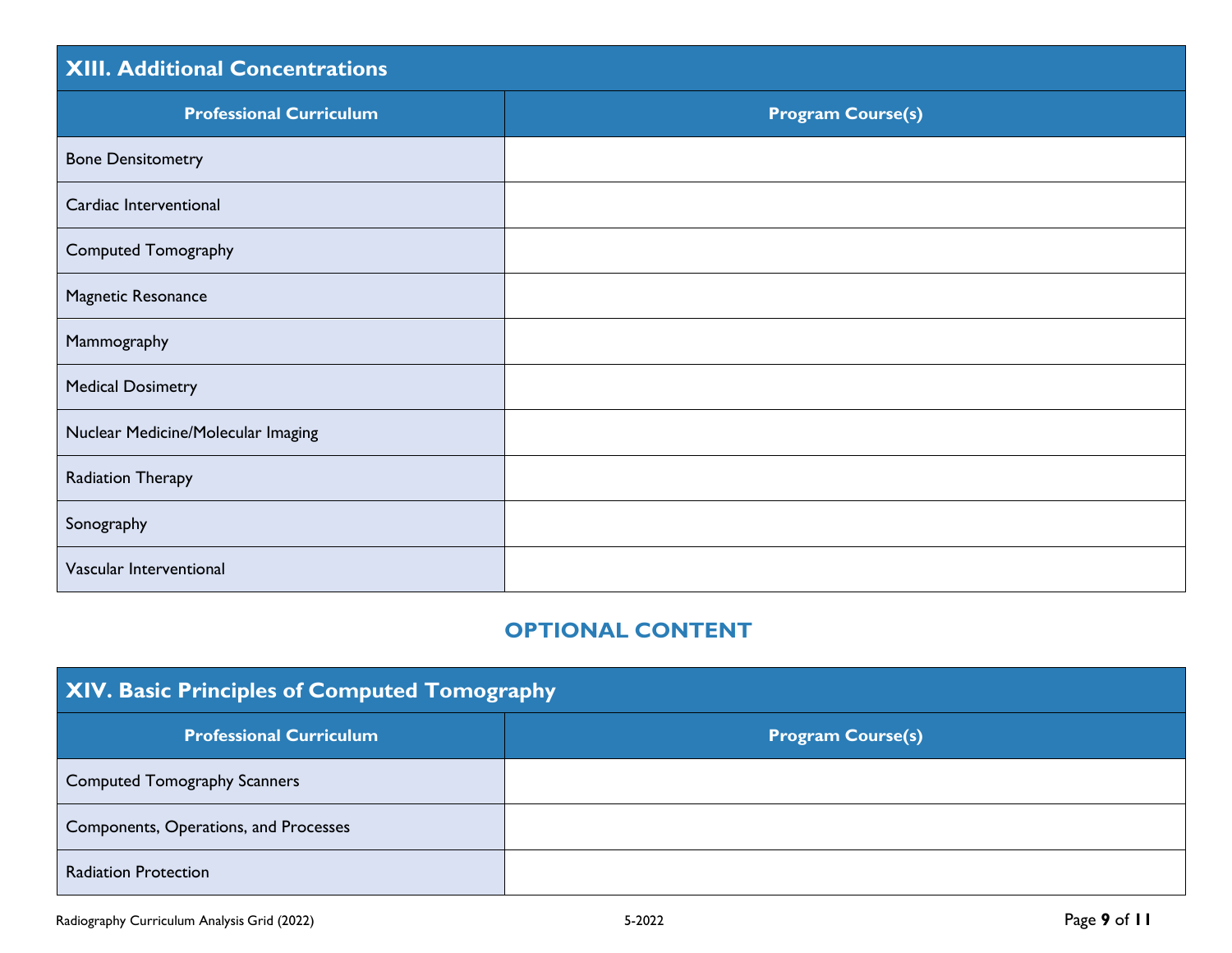## **XV. Sectional Anatomy**

| <b>Professional Curriculum</b> | <b>Program Course(s)</b> |
|--------------------------------|--------------------------|
| <b>Anatomical Nomenclature</b> |                          |
| Head and Brain                 |                          |
| <b>Neck</b>                    |                          |
| <b>Chest and Mediastinum</b>   |                          |
| Abdomen                        |                          |
| Pelvis                         |                          |
| Musculoskeletal                |                          |

# **XVI. Artificial Intelligence**

| <b>Professional Curriculum</b>      | <b>Program Course(s)</b> |
|-------------------------------------|--------------------------|
| <b>Terminology and Concepts</b>     |                          |
| Data and Data Sets                  |                          |
| Applications in Healthcare          |                          |
| Al in Medical Imaging               |                          |
| Ethics, Legality, and Liability     |                          |
| Regulation and Workflow Integration |                          |
| <b>Precision Medicine</b>           |                          |